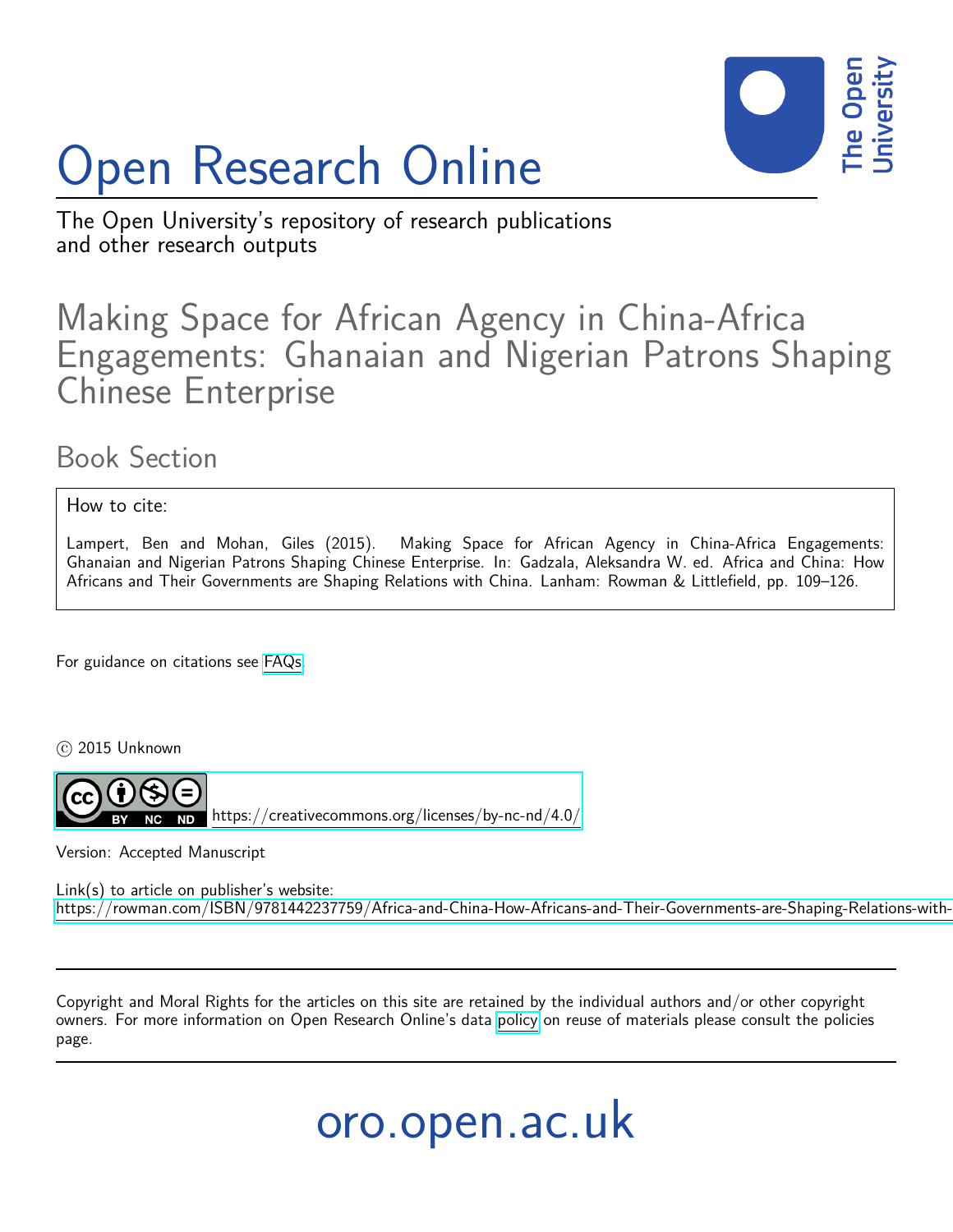### **Making space for African agency in China-Africa engagements: Ghanaian and Nigerian patrons shaping Chinese enterprise**

#### **Ben Lampert and Giles Mohan**

The dominant assumption in much literature on the Chinese presence in Africa is that the monolithic entity 'China' - and the Chinese state in particular - is able to set the terms of engagement with African states and to unilaterally determine events. This is problematic for two linked reasons that we examine in this chapter. First, it privileges unitary states as the key players in these relationships. Second, it underplays the role that African actors, both within and beyond the state, play in brokering and shaping the terms on which these relationships unfold. A ramification of this tendency to attribute all the power to one side is a reactive 'anti-China' response since Africans are assumed to be the helpless victims. Indeed, we have seen some African political actors playing up this negative portrayal of the Chinese, which produces a potentially dangerous xenophobia. While we are not arguing that China is only a beneficial force in Africa, in this chapter we examine how African agency can shape these relationships, many of which lie outside official inter-state channels. While African agency in China-Africa relations takes many forms, involves a wide array of actors and operates at a range of levels (Mohan and Lampert 2013), here we argue that the state-society interface is a key arena in which African agency is exercised, particularly by African patrons who utilise their state connections to encourage and support Chinese enterprise. While these actors may be based in or connected to the state, their interest in facilitating Chinese activities often appears to have more to do with their own political and economic interests than wider state agendas. The result is a more mixed and contradictory analysis than one in which coherent state interests intersect and 'China' drives the relationship.

The chapter begins with an overview of how we can think about African agency and the linkages between 'state' and 'society'. We argue against the Weber-inspired theories that locate African practices in long-standing cultural predispositions and often lack the empirical support for their claims. In arguing for a more empirically informed analysis of patronage and networks we use data from our West African case studies of Ghana and Nigeria. We frame this around three 'scales' of patronage ranging from relatively petty graft up to elite politics.

#### **Reinserting African agency**

In making a case for reinserting African agency into the China-Africa debates we are reminded of older discussions around dependent development. The neo-Marxist accounts of the 1970s were a useful corrective to ideas of developmental catch-up. The limitations of this neo-Marxist approach were soon realized (Skocpol 1985) and in seeing African development as ultimately determined by capitalism they tended to reduce the specificity of the political process in Africa. That said, these approaches usefully focused on what they termed comprador elites who brokered the entry of foreign capital into Africa (Leys 1996).

As noted analysis of Africa's contemporary engagements with China repeat these older debates in that it underplays African agency. Where African agency is noted, the focus is overwhelmingly on formal bilateral relations between Chinese and African state actors (Holslag 2011, Large 2009). However, the 'black box' nature of these state-to-state deals often makes it difficult to specify the precise role of African agency in determining their nature and outcomes. Nonetheless, such work does at least demonstrate that African state agency creates a political context which Chinese actors have to negotiate (e.g. Carmody and Taylor 2010, Holslag 2011).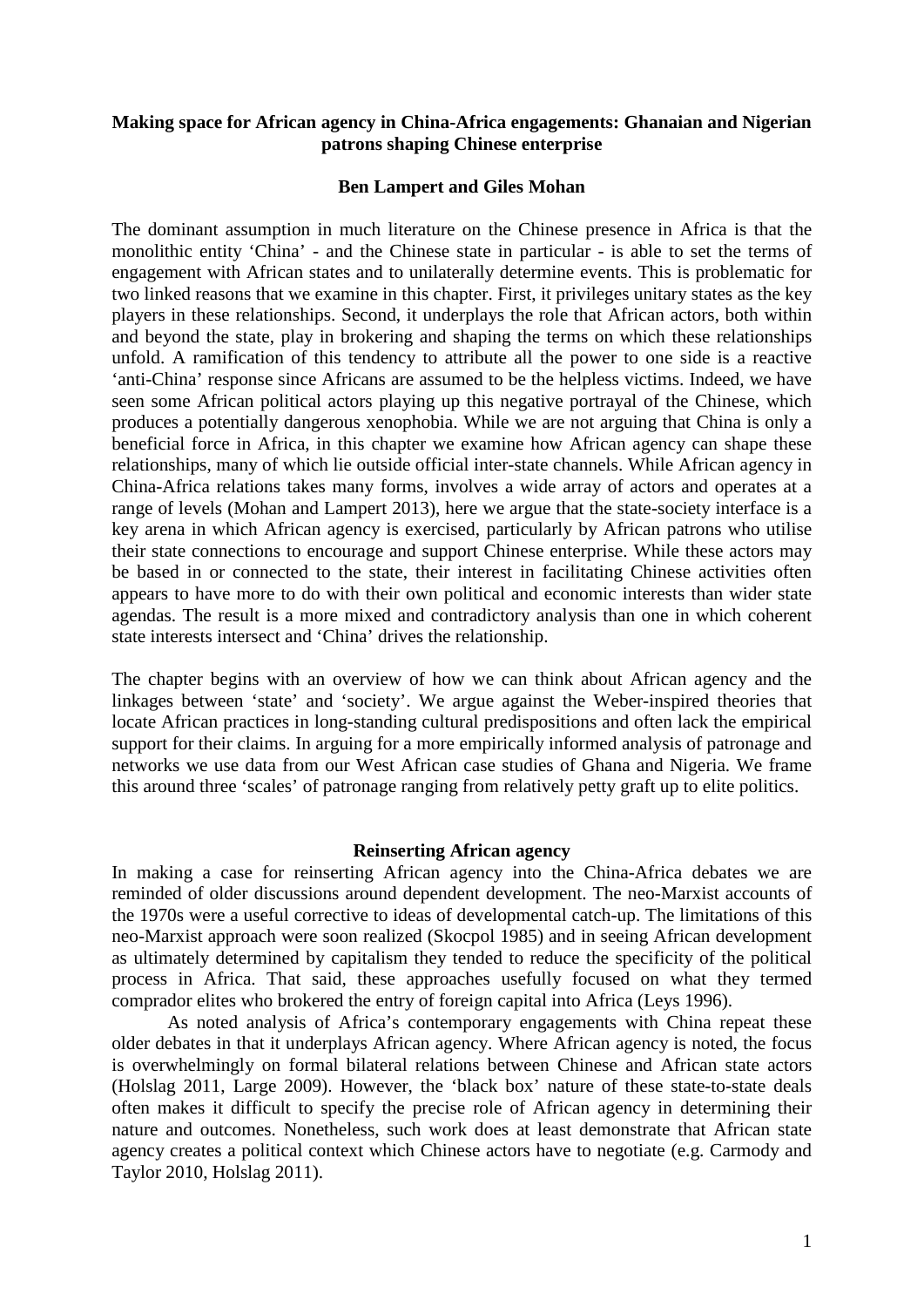Approaches to the African state that seek to blur its boundaries with wider society is not simply a theoretical exercise but an empirical imperative given that China-Africa relations incorporate an increasingly diverse range of actors beyond the formal realm of the state. As China's renewed engagement with Africa has developed, we see a growing presence of private Chinese multinationals and a profusion of Chinese small and medium scale enterprises (Gu 2009), all of which are associated with increasing flows of Chinese professionals, entrepreneurs, and workers. It is estimated that there are now in the region of a million Chinese migrants in Africa and evidence is emerging of how they interact with a wide array of African actors, from customers and employees to colleagues and partners (Mohan et al 2014). Consequently, there is growing recognition that the everyday Sino-African encounters this brings about in the social realm are a key factor in determining how China-Africa relations unfold (Alden 2007).

# **Theorising African agency within and beyond the state**

Given that China-Africa relations are clearly inter-national, a starting point for thinking about African agency is in international relations (IR). Particularly helpful here is Wight's attempt to construct 'a structurally aware, although non-structuralist, theory of IR' (Wight 2004: 270). While Wight is primarily concerned with the realm of the state, his three-layered account of agency (Wight 1999) is profoundly social and usefully avoids an artificial separation between the two spheres. His first meaning of agency relates to the commonsense view in which agents have accountability, intentionality and subjectivity. This Wight terms 'agency<sub>1</sub>'. However, as we are all reflexive and embedded actors there is no pure 'I' unencumbered by social forces even if we are able to act. This notion of 'embodied intentionality' (Wight ibid.: 132) relates to Wight's second dimension – 'agency<sub>2</sub>' - in which agents are 'an agent of something'. This social context refers to 'the socio-cultural system into which persons are born and develop' (Wight ibid.: 133). There is a recursive aspect to this since individuals can reproduce or transform these collective identities, although Wight acknowledges 'not all agents are equally placed or positioned' (Wight ibid.: 133). The third dimension of Wight's framework is the roles that agents inhabit although Wight prefers the term 'positioned practices' to reflect the non-normative aspect of this. However, these positioned practices – or agency<sub>3</sub> – are structural insofar as they refer to properties that 'persist irrespective of the agents that occupy them' (Wight ibid.: 133) and Wight uses the figure of the diplomat as an example. For Wight any invocation of agency requires all three dimensions; that is they are 'co-constituted' and can only be analysed empirically.

A key analytical implication of Wight's tripartite approach to agency, especially agency<sub>2</sub> and agency<sub>3</sub> – the social context and roles - is to radically diversify what we might mean by politics and hence political action. Here the work of Hagmann and Péclard (2010) is instructive in which their 'analytic of statehood' concerns the dynamic and always undetermined, but not random, process of state (de)construction which is a multi-level phenomenon. Their heuristic framework comprises diverse actors, many of whom lie outside formal political structures, and the resources and repertoires they deploy in shaping their political authority. Similarly, Jessop's (1990: 342) strategic-relational theory of the state contends that the state is an ensemble of institutions which can never achieve full separation from society. Hence the boundaries between 'state' and 'society' are porous and the operations of states 'depend on a wide range of micro-political practices dispersed throughout society'.

These 'state in society' approaches seek to retain the state as an actor in society but also to see society shaping the state. They brings us away from the abstract level of global 'structures' and coherent 'states' to a more emergent and messy process of materialist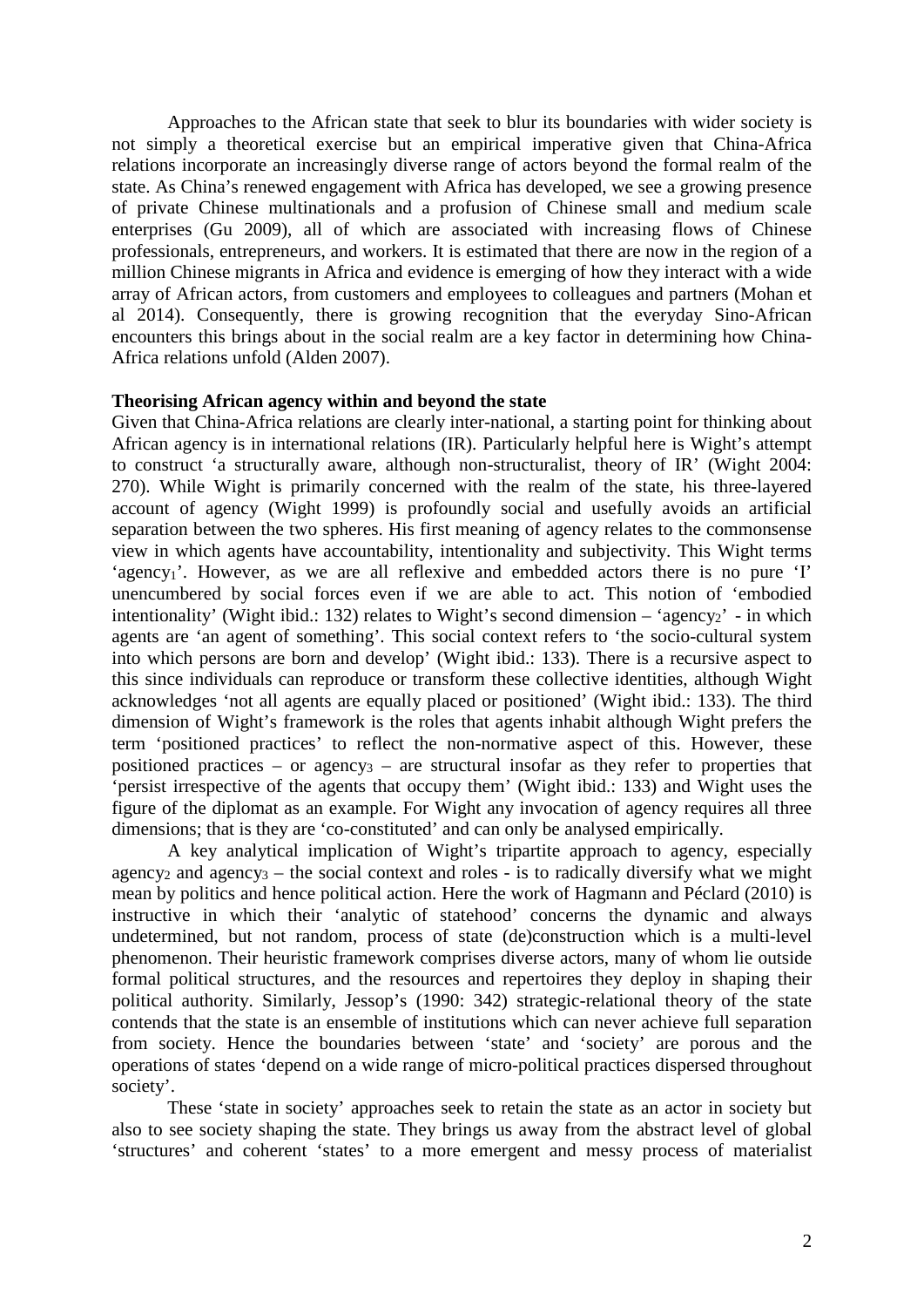politics. Here the role of social networks and intersections of social identity becomes key, and it is to this that we now turn.

#### **Actors, networks, and intersections**

In the context of Africa, 'state in society' approaches have a long lineage and include debates on neo-patrimonialism (Hyden 1983, Bach 2012, Bratton and van de Walle 1994, Médard 1982,), prebendalism (Joseph 1987, Obadare and Adebanwi 2013), and the Weberian turn of Bayart and others (Bayart 1993, Hibou 1999). These analyses refute "the very notion that there exists a clear frontier between private and public spheres" (Bayart 2000: 243). The Weberian group of authors argue that the state is a western invention and has been artificially imposed on African societies and so masks "the realities of deeply personalized political realities" (Chabal and Daloz 1999: 16). Their historicism traces these 'realities' back and so implies that African societies are somehow predisposed to such practices, without looking at how transnational forces undermined and shaped African political agency. Moreover, given the clandestine nature of these networks there is very little evidence of how they function politically so that we need, in the vein of Wight and Jessop, to "integrate the analysis of social dynamics with a closer examination of African state logics" (Nugent, 2010: 37).

This social network analysis of the state overlaps with literature on informalism and ethnic entrepreneurship (Meagher 2010). Meagher (2010) traces how social network analysis sought to transcend the unhelpful dualism of in/formality, but – and echoing the critique of Bayart and those working in the same vein – these remained culturally essentialist, ahistorical and undertheorised. As a result they tend to flatten the diversity of different networks and in doing so lose "focus on institutional content, power relations and the nature of relations with the state"  $(p.23)$ .

Meagher's critique of broad-brush social network analysis concludes that "[S]pecific realities of occupational history and class as well as ethnic origins are shown to shape the embedded values and practices of a given network" (p.24). This usefully points to a contextual and intersectional understanding of the relationship between class, cultural capital, gender and ethnicity (Ellis, 2011) and their connection to development impacts. Here the spatiality of intersections is key and we have to understand place-based processes of political, economic, and cultural positioning. Valentine's work (2007) focuses on the experiential aspects of intersectionality, which is fluid and malleable. It changes in different spaces and in relation to those occupying those spaces such that the same person in one space may be subject to very different powerful positionings and openings in another. That said, the smaller Chinese firms we examine are capitalist and so we have to acknowledge the accumulation imperative in any relationship with African actors and the possibility of exclusion, marginalisation, and exploitation. We also need to examine how different networks intersect. Long (2000: 197-198) uses the notion of the 'interface' to highlight the "critical points of intersection between multiple life-worlds or domains where discontinuities exist based on discrepancies in values, interests, knowledge and power". He sees the resultant processes of negotiation occurring in 'arenas' (Long and Villarreal 1993, Long and van der Ploeg 1994) which, being highly contextual, can only be investigated empirically (see also Brown 2012, De Bruijn et al 2007).

In terms of the networks and values involved in Chinese migrant business, much of the literature has taken a Weberian line (Portes and Sensenbrenner 1993), which tends to posit cultural closure and the essentialising of 'groups' (Meagher 2012, Greenhlagh 1994). Here we get closed communities and 'ethnic' economies built around *guanxi*. However, Meagher (2012) argues that Chinese firms can play a brokerage role between enterprises. Here she uses Brautigam's (2003) work on 'flying geese industrialisation' where the Chinese presence can kick start local economic development. By contrast, when Meagher examines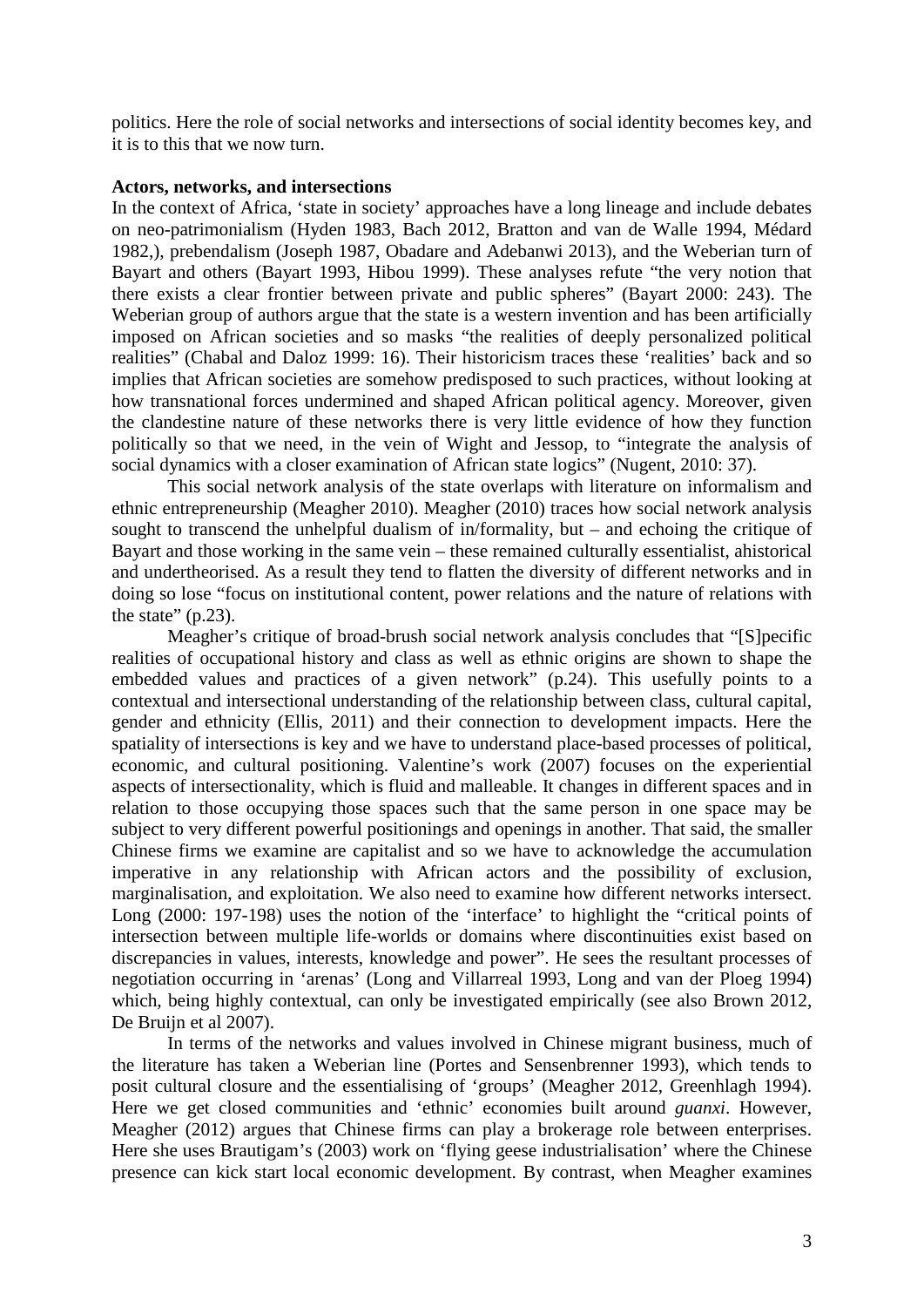Hart's (1996) work on Taiwanese firms in South Africa we get a political economy of casualisation and under-cutting, which is anything but developmental. Meagher usefully argues that when Chinese networks 'touch ground' in Africa they become more like African networks. By this she means that in the period after many African countries gained independence Chinese firms enjoyed supportive and regularised relations with African states, but more recently newly arriving firms encounter a less supportive environment and enter various 'irregular activities' such as clientelism, illegal foreign exchange transactions and bribery.

As various authors note, we can only really understand the dynamics of such processes through contextual, empirical study. This paper is based on ethnographic fieldwork with Chinese migrants in Ghana and Nigeria, as well as with Ghanaians and Nigerians connected to or affected by their presence. The research[i](#page-14-0) was conducted between July 2010 and September 2011 and involved participant observation, a local attitude survey and semistructured interviews with 102 Chinese migrants and 61 Ghanaians and Nigerians. All respondents and associated companies have been anonymised, and where names have been used, these are pseudonyms.

#### **African agency in action**

Our analysis focuses primarily on the role of individuals and networks that transcend a 'state' or 'society' location. Rather than fixed 'locations' we focus on the 'arenas' and 'intersections' where state-based and more social forms of agency interact. A key arena in which African agency comes to the fore in China-Africa relations is at the interface between Chinese enterprises and African actors with positions in, or connections to, the state. Across this interface, we see the emergence of what can be described as patron-client relations. In these relationships, a patron "uses his (sic.) own influence and resources to provide protection or benefits" to a client "who, for his (sic.) part, reciprocates by offering generous support and assistance, including personal service" (Scott 1972: 92, quoted in Hicken 2011: 292). Such relationships are generally structured around distinct power asymmetries, with the patron in the privileged position of possessing resources to which the client requires access (Eisenstadt and Roniger 1980, Erdmann and Engel 2007, Hicken 2011). Significantly, in the relations we describe below, it is the African actors who occupy the ascendant role of the patron, utilising their locally-embedded social, economic and political resources to facilitate and support the activities of their Chinese clients, who in turn reciprocate with financial rewards, the provision of services and mutually-beneficial business opportunities. In this way, Chinese migrant entrepreneurs are not only incorporated into the blurred realm between public and private interests that defines the neo-patrimonialism observed in many African states, but also become dependent on local bureaucratic and political elites for their economic survival and success.

We structure our exploration of the role of African patrons in furthering Chinese enterprise around a scaling of patron-client relations that encompasses different motivations, forms of agency, and strategy. The first emerges out of everyday graft in which African officials exact payments, or local brokers control imports. Here agency is very much with the African actors, and the Chinese businesses often experience the demands involved as an operational inconvenience, albeit a serious one that can shape business decisions and social activities. However, the prevalence of these relations can also create opportunities for Chinese entrepreneurs to navigate bureaucratic procedures and restrictions, and this can lead to the development of on-going, reciprocal relations with African officials who then become critical to sustaining Chinese enterprise. The second set of patron-client relations revolves around a more proactive and convivial form of networking for 'smoothing' business relations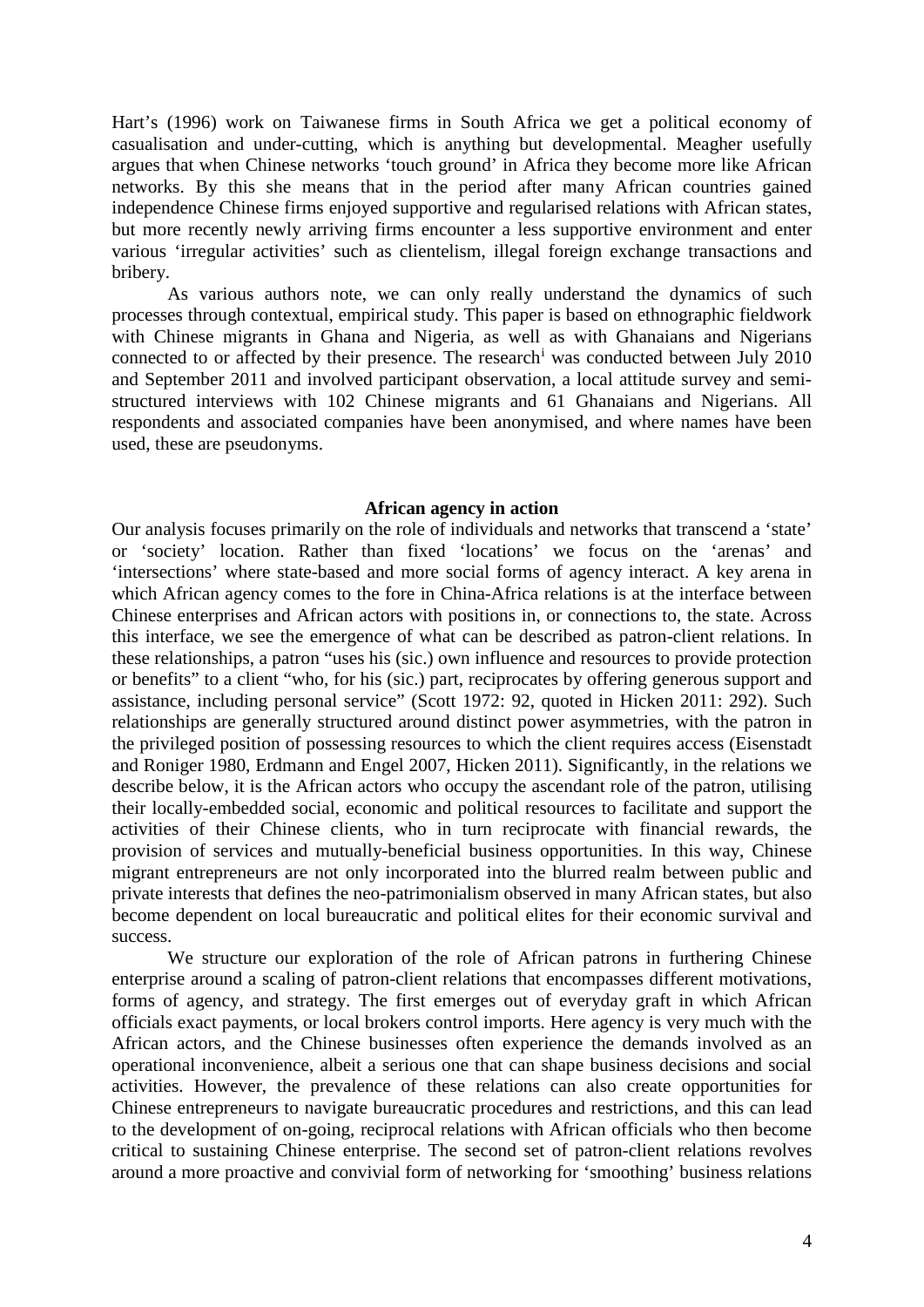and accessing contracts, and is not necessarily dependent on direct unofficial payments. While more even in terms of power, the Africans able to participate in such negotiations tend to be local business and bureaucratic elites and so both sides use these relationships to reinforce their status and positions. Finally, are more purposive uses of Chinese investment by high-level African state-based and state-connected elites for grander political and economic projects. These shade into those state-based accounts of agency we identified as being the most studied in terms of China-Africa relations, but we show that these projects are often entwined with the personal interests of the African patrons as much as wider state agendas. While Chinese businesses actively seek and knowingly benefit from these high-level relationships, they nonetheless become vulnerable to the vicissitudes of local politics.

# **Everyday graft**

For Chinese entrepreneurs in Ghana and Nigeria, African agency most often manifests itself at the state-society interface in the form of pervasive petty corruption by African state officials. While there is some acknowledgement that a good number of their co-nationals may not be fully compliant with local regulations, there is a strong and widespread sense among Chinese respondents that the frequent attention of local officials tends to be motivated primarily by a desire to extract unofficial and often unjustified payments rather than enforce the law. For example, a Chinese entrepreneur based in Lagos remarked:

[…T]he cost for Chinese to stay here, the cost is too high. […]. I used to go outside with car. When police catch me they will hold my driving licence, he will now ask for, even I don't have any problems, he will ask for money […]. That's why I will always be afraid if I see police or LASTMA [Lagos State Traffic Management Authority], […], what they want is money, big money. (Interview, Lagos, September 2010)

Significantly, these experiences of apparent corruption are felt to have a notable effect on the social lives and investment decisions of Chinese entrepreneurs. As a Kano-based Hong Kong Chinese entrepreneur contended:

[…T]he immigration, they always come out to catch people. Even go to restaurant, so the Chinese scare to come out. Sometimes they catch them, ask 500, 5000 US dollar. [...] So people scared to come out so their lifestyle change. They go to this family's house, gather together and limit the times come out. (Interview, Kano, February 2011)

The Chinese manager of an electrical equipment outlet in Kano concurred, and added that such actions on the part of officials also "block social development" by discouraging foreign investors (Interview, Kano, December 2010).

However, African actors' utilisation of state roles and connections to exploit the Chinese presence can also further Chinese enterprise by establishing ongoing relations of mutual benefit. As some Chinese respondents admitted, making unofficial payments can help negotiate bureaucratic hurdles such as obtaining the necessary immigration documents or permits to undertake particular economic activities. "[Y]ou have to identify those who can be useful to you," argued an Accra-based Chinese shop manager, "and if it means you have to spend some money to them for them to get what you want and to pave a way for you, we do that, that's life" (Interview, Accra, May 2011, interpreter's translation from Chinese). Some well-established Chinese entrepreneurs in Ghana and Nigeria support McNamee et al's (2012) argument that recent Chinese migrants are predisposed to deploy financial incentives in these ways because there is a strong culture of corruption around business in China.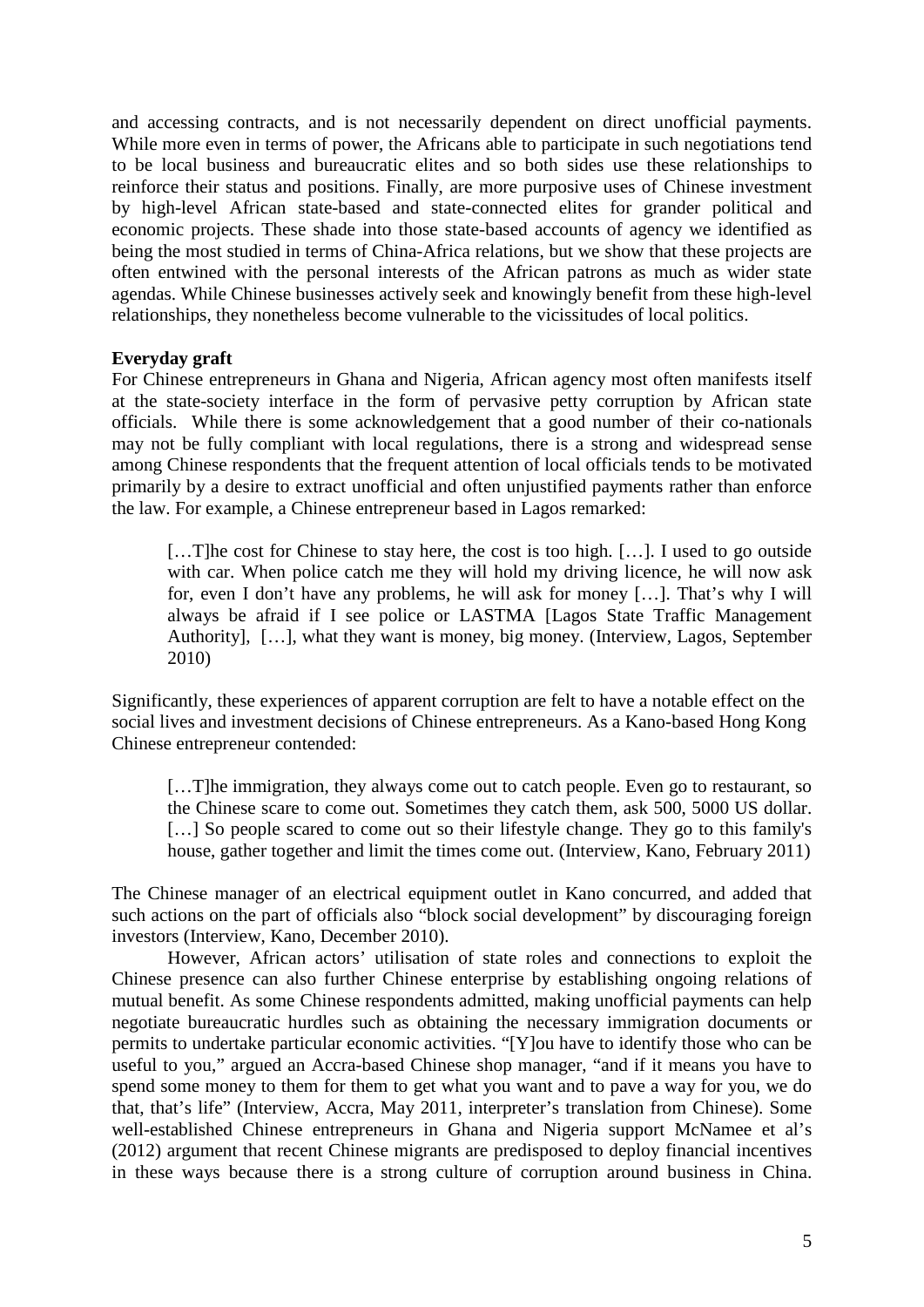However, other long-standing Chinese entrepreneurs suggest that newcomers simply lack the confidence and linguistic skills to stand-up to the intimidation and demands of local officials in what they see as a system of corruption very much driven by African actors. Indeed, recently-arrived Chinese entrepreneurs tended to assert that low-level business corruption has been much reduced in China in recent years and that it was a major challenge to adapt to its prevalence in Ghana and Nigeria. Whatever the main drivers, established and recent Chinese migrants generally agreed that having to engage local systems of corruption was unavoidable. As the Chinese manager of a Chinese company's Ghana outlet contended, "[…If you don't follow [the system], you can't stay here!" (Interview, Tema, August 2011).

Mutually-beneficial relationships with African state-based and state-connected actors are especially important for Chinese entrepreneurs who wish to circumvent local regulations. In both Ghana and Nigeria there have been complaints from some local traders and manufacturers about the growing influx of Chinese-made goods, particularly textiles, and this has prompted government action to stem the flow, including the imposition of import bans and then prohibitive tariffs in Nigeria (see Axelsson 2012 for the Ghanaian case). However, it is widely recognised that such measures have been undermined by local and Chinese traders engaging in large-scale smuggling facilitated by unofficial payments to enforcement officials. As a senior figure in the Lagos business community contended of government attempts to reduce Chinese imports, "…[T]he Customs are making good money from it because it creates room for corruption" (Interview, Lagos, February 2011). Indeed, a respondent who has been closely involved in the Lagos 'China Town' retail complex, which housed several hundred Chinese traders at the height of its activity in the early- to mid- 2000s and became a key channel for the importation of Chinese goods to Nigeria, suggested that making regular payments to local customs officials enabled the complex's traders to evade import bans and openly sell substantial volumes of contraband goods. This echoes Chalfin's (2008) work on members of Ghana's Customs, Excise and Preventive Service who are key actors that both represent the state at its borders and so endow the territory with legitimacy but who also subvert this by withholding release of goods in return for 'unofficial' payments. As Boone (1994: 462) argues in her study of trade liberalisation in Senegal and Côte d'Ivoire, "fraud and contraband pit 'state agents against the state'".

While this arrangement was severely disrupted in 2005-6 when the growing agitation of Nigeria's manufacturing lobby prompted high profile customs raids and the temporary closure of 'China Town,' some of the traders who remained in the complex were able to reestablish their connections with officials, and continue trading in contraband goods. In these relationships, a central role is played by local clearing agents, as a Nigerian involved in a Chinese-founded trading business in the Lagos 'China Town' detailed:

[...N]ow the agents and the customs officers they are, you know, into good rapport. Like the agent we're using, [....], the man is good. If he tell you today your goods is coming, it is coming. […] So you know customs have to meet money. […N]ow, in 24 hours, [...], you can clear goods. [...]. [...T]hey know that it's contraband, all these are contraband. But then because of their rapport together, so no problem. (Interview, Lagos, September 2010)

Similarly, in Kano, where many Chinese traders attempted to relocate after the Lagos 'China Town' was temporarily shut down, a Chinese textile wholesaler described how a local agent maintains what has become a major alternative route for smuggling Chinese products:

There is more Custom [in Lagos] but for Kano they find another way. They ship the container [to] Cotonou or Lomé then they take the goods to Niger, a city called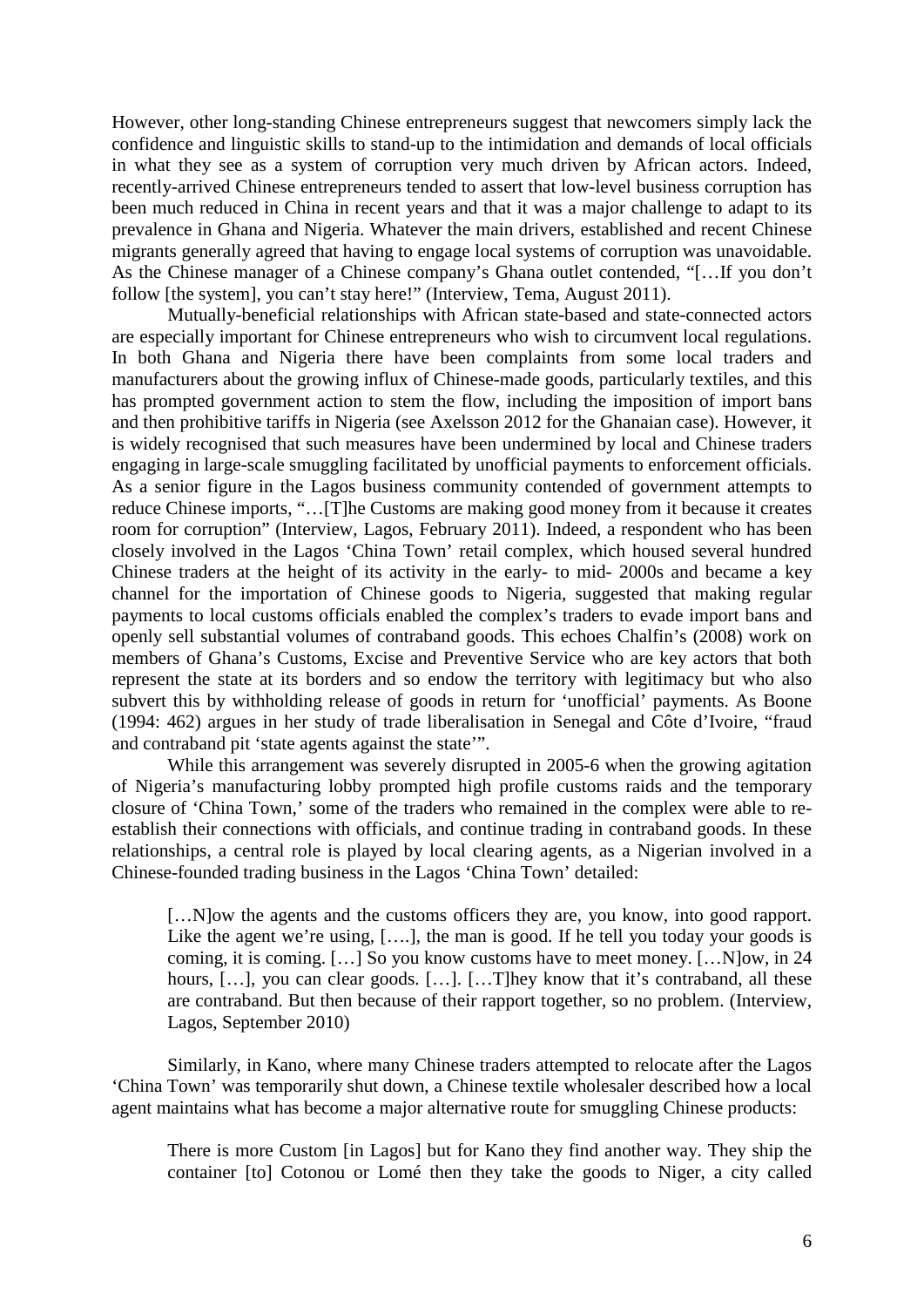Maradi [near the border with Nigeria]. There is one people if he allow, normally there is one day in each week he allow this day take all the goods to Kano" (Interview, Kano, December 2010).

This agent appears to have become well-known in the city, a representative of the local business community bemoaning his activities and highlighting the importance of his highlevel political connections in enabling him to facilitate the lucrative illicit trade in Chinese goods:

[…H]ere in Kano we have somebody that we don't like because he is a party to the smuggle of most of these textile goods. […H]e is the one that clears the goods through the border with Niger Republic. He clears them in the guises of another product inside the container but unfortunately it was a contraband but because he is a very strong man in politics, he is a strong man in the ruling party, [he is able to do this]. […T]he Chinese are hiding behind this man. This man can bring anything to this country as far as import is concerned. Whatever you want him to bring to this country he can bring it for you. He is just a clearing agent but he is so strong because at one time he had a very strong relationship with the former leadership [of the country] and he takes that advantage up to this leadership and he is still using it. (Interview, Kano, February 2011)

Such a critical brokering role echoes Walther's (2009) more general and historical point about how mobility and trade have been central to Sahelian economies. This trade, he argues, is mediated by patrons who are the wealthy and powerful merchants who control border flows and distribution channels, and who mark their status with ostentatious investments in local society (e.g. building mosques). Distributionally, and echoing Bayart, these patrons are "a small number of operators who enjoy privileged relationships within the states" (2000: 10). As such, these networks tend to enhance the position of elites, something that can merge with their wider political aspirations. Indeed, Tidjani Alou (2012) details how large-scale traders in Niger are intimately linked to political office holders, providing them with financing for their political parties in return for protection from the customs authorities.

# **Convivial connections**

As noted above, some argue (McNamee et al 2012: 22) that given the nature of China's 'nomenklatura' capitalism, patronage and graft are part of Chinese business life. The argument goes that when Chinese migrants come to Africa they slot in because such practices are familiar. While this has some value, it is important to avoid a simplistic argument that 'the Chinese' simply export the capitalism they know best since this is a restatement of the China agency versus African victim dynamic rather than a relational one. It is clear that such patronage networks need to be seen in a more complex way that recognises the interplay of capitalist imperatives, dynamic racial and ethnic positionings, and state power. Nyíri (2011), using Bonacich (1973), argues that Chinese migrants operate as 'middlemen minorities' in economic frontiers, ranging from Eastern Europe after the fall of Communism through to contemporary Africa and South-East Asia. He argues that "Seeking the patronage of local political elites in exchange for protection against xenophobic attacks and the vulnerability created by legal discrimination was typical of colonial 'middleman minorities' and persisted in some postcolonial states…But the rise of China as a coveted market and the increase of its clout as a world power have made the power dynamics of such patronage networks more complex" (p.148). A corollary of this in his Hungarian study (Nyíri 2005: 668) is that Chinese migrants "have been largely uninterested in enfranchisement as a group, cultivating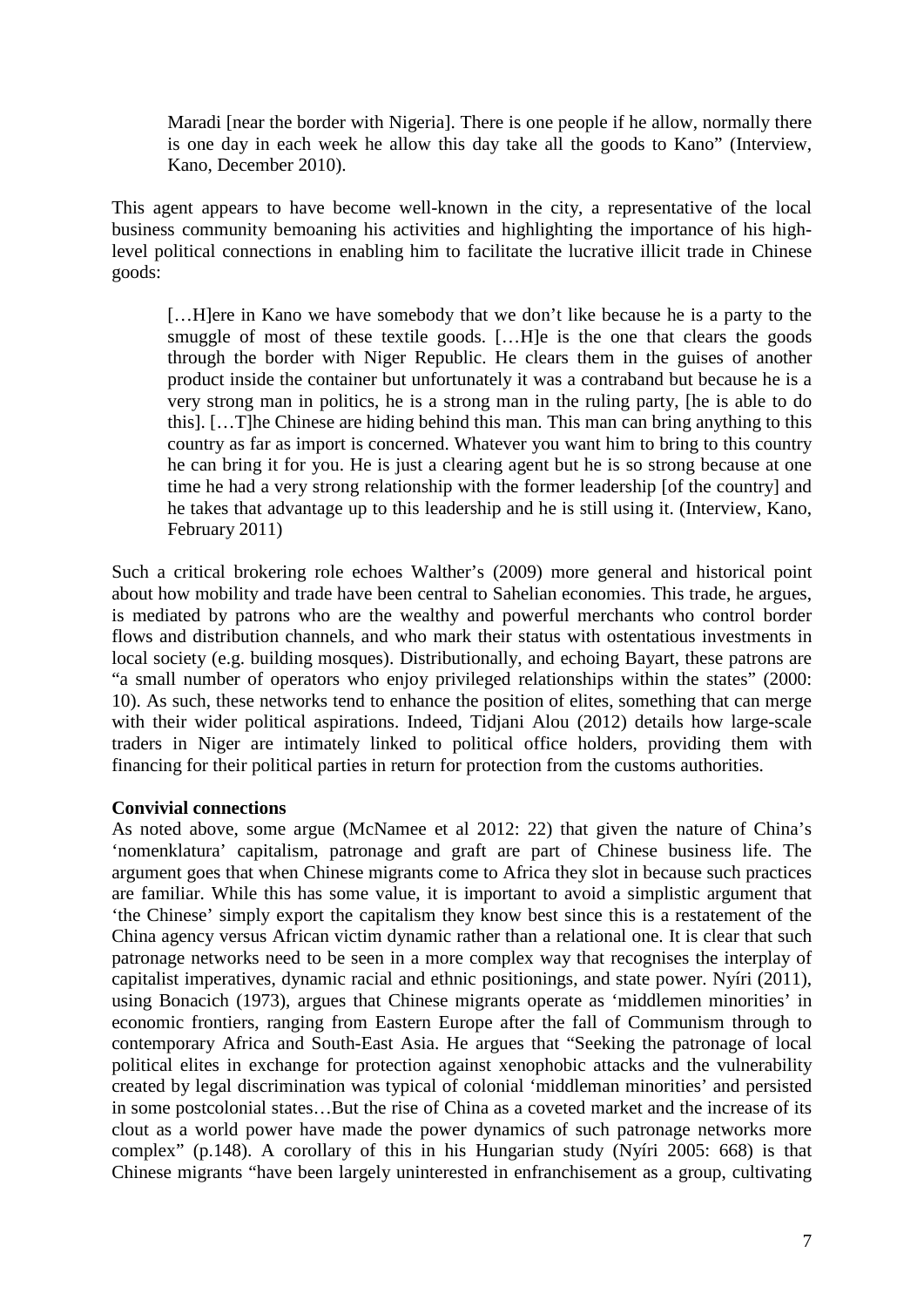instead personal relationships with officials and recruiting middlemen who broker between them and agents of the state".

Such patronage has been identified in relations between African elites and Chinese business migrants. Haglund (2008, 2009) and Dobler (2008, 2009) both identify such relationships as important though they lack specific examples. For example, Haglund (2009: 639) states "political elites secure financial or other support by providing external capital interests with protection". Dobler (2009) argues "the more established migrants form alliances with influential members of the host society in order to secure their status in an increasingly hostile environment" (p.708). He contends that this also enables the longerestablished migrants to act as migration brokers for subsequent in-migrants from China.

While unofficial financial transfers such as those described above often appear to underpin such relationships, particularly at the state-society interface, our data suggest that they can also emerge out of less instrumental but nonetheless proactive 'networking' between Chinese entrepreneurs and African officials and state-connected business elites. Interpersonal Sino-African relationships are often framed as being dominated by tensions and conflict (Baah and Jauch 2009, Brooks, 2010; Giese 2012, 2013, Lee 2007, Lee 2009) but, as we have argued elsewhere (Mohan et al 2014), they can also involve more convivial relations and it is out of these that both formal and informal cooperation can develop. This is particularly apparent around well-established Chinese entrepreneurs who often enjoy a high degree of local embeddedness, being well-known within local business circles and having a wide range of local, often state-connected contacts who are happy to help them overcome challenges in what is often seen as a difficult business environment. As a Chinese shop worker in Accra reported of his Chinese employer:

"…[M]y boss like eighteen years ago he come to Ghana so he knows a lot [of local people]. That time when he come he knows a lot of big guys. Because like 18 years ago there is only a few Chinese people in Ghana, so and at that time […], that company he worked for is very big, so he have a chance to contact with the many big guys in Ghana. So even the chief policeman is his friend […]. […I]f [he] ha[s] any problems, [he] can solve [them]". (Interview, Accra, May 2011)

Similarly, a member of a Chinese family business in Tema detailed how the firm was established in 2000 after his uncle was introduced to Ghana by a "Ghanaian friend" he had met whilst working in South Africa and who helped the company develop convivial and ultimately useful local relationships:

[...] It is the same friend who introduce us here, he helped us to show us the place where we can register and they introduce us to some [government] officer. [...W]e also get some Ghanaian friends. […F]or maybe the business partners or the government officers, why we get help from them, [it's because] we know each other. (Interview, Tema, August 2011)

Like a number of the more established Chinese entrepreneurs engaged in our study, both of these respondents argued that the assistance they are able to access through their extensive and influential local networks means that there is little or no need for them or their bosses to be members of the Chinese business associations established in Ghana and Nigeria. As the Tema-based responded asserted, "[…B]ecause we are here long we know most of the government office so any problem, it is not very serious, we just sort it ourselves" (Interview, Tema, August 2011). This very much resonates with Nyíri's (2005: 668) point that Chinese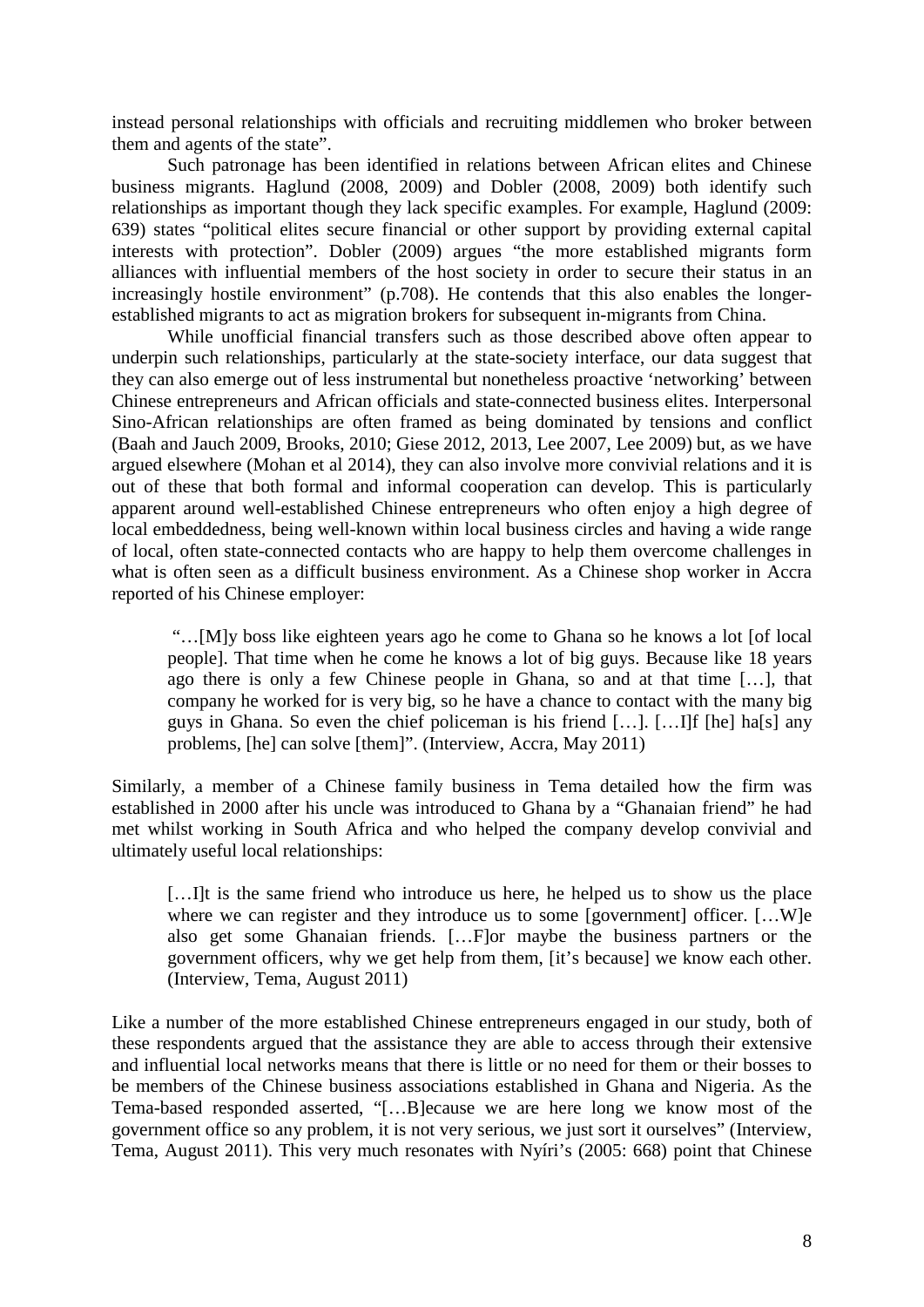migrant entrepreneurs are often more interested in developing personal relationships with state-based and state-connected actors than in securing group-based interests.

Local contacts built through networking and convivial interactions can not only help Chinese entrepreneurs overcome the challenges of the local business environment but can also enable them to pursue new economic opportunities and develop their enterprises. This can be seen in the case of Mrs Lu, a Hong Kong Chinese entrepreneur based in Kano. She reports that she was only able to secure her nascent business selling beverages produced by a Lagos-based Chinese company when two of her Nigerian contacts offered to lend her the necessary finance to pay for the exclusive distribution rights for northern Nigeria. One of these local patrons was a long-standing customer of her existing fashion business and the other was a man she had known for 5 years from a casino they both frequented. Mrs Lu was deeply grateful for what she saw as their "kindness" and "generosity", noting that they freely lent the money without demanding a share of the business or setting a time-scale for repayment (Interview, Kano, February 2011). To demonstrate her gratitude, Mrs Lu made them "partners" in the business and paid them handsome returns. For Mrs Lu, an added benefit of this relationship is that a close relative of one of the local partners is a senior police officer. He not only helped her when a local landlord attempted to defraud her but has also enabled her to take business risks she might not have done without his support. "I feel very secured", she revealed, "even I give credit in the market because all the people know in the back is the [police officer]. Nobody thief my money".

The decisive role that state-connected and state-based local patrons can play in furthering Chinese enterprise is especially apparent in the case of Dr Sheng, a Chinese medical doctor based in the Greater Accra Region who established a private clinic there in the mid-1990s having first come to Ghana in the mid-1980s as part of a health cooperation between the Chinese and Ghanaian governments. A Chinese entrepreneur who claimed to be familiar with Dr Sheng's story argued that he had been able to establish his clinic because he had successfully treated the persistent knee problem of a very senior political office-holder, who in return "gave" Dr Sheng the land to build his clinic (Interview, Tema, June 2011). Certainly, Dr Sheng very much emphasised the role of this prominent figure in facilitating his career in Ghana, highlighting that at the end of each of his three successive three-year official postings at a Ghanaian military hospital, the official personally requested that he stayed on to continue working in Ghana. When he recounted his decision to establish his own private clinic at the end of his third posting, Dr Sheng recalls that he was able to overcome tight restrictions on foreign-trained private practitioners because he had worked closely with the Ghanaian government for nine years and "they made an exception," enabling him to become what he believes to be the first foreigner to open a private medical clinic in Ghana (Interview, Greater Accra Region, August 2011). He clearly remained very grateful to his contacts in government who had given him this opportunity to build a life and business in a country to which he expressed a strong attachment, particularly the leading political figure who had supported him since his early years in Ghana and with whom he appeared to have developed something of an enduring friendship.

#### **Elite politics**

The case of Dr Sheng illustrates how the local connections of Chinese entrepreneurs in Ghana and Nigeria can reach the highest echelons of the state, and can play a critical role in the establishment and expansion of Chinese enterprise. While some of these high-levels links appear to be grounded principally in convivial relationships, they tend to emerge out of the conscious efforts of African elites to develop direct connections with ambitious Chinese entrepreneurs in order to further their own economic and political interests. Bayart (2000) argues that extraversion requires 'active intermediation' and that this has been a continuity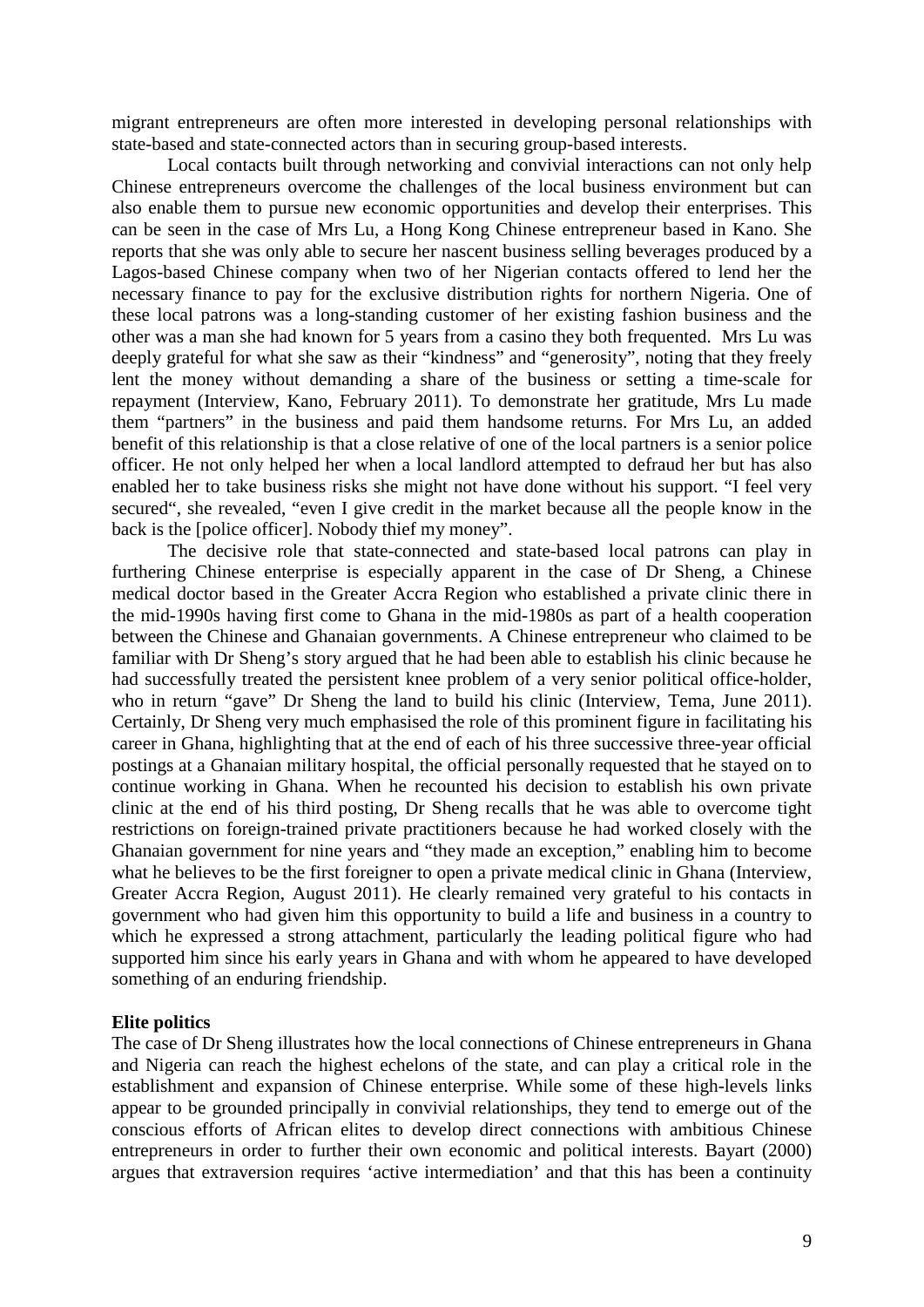from pre-colonial, through colonial, and onto more recent 'rentier' political economies. The outcome is that this role adds "to the personal fortunes of whichever person or group was the gatekeeper of the system" (p.261). This suggests that African elites capable of acting as patrons use their relationship with foreign businesses to cement this position, potentially perpetuating neo-patrimonial practices among those based in or connected to the state. Furthermore, building on Long's work, it is important to recognize not only how external interventions are mediated and transformed by local actors, but also how these actors can actively reach out and initiate interventions that might at first appear to be purely 'external'.

This is clearly demonstrated in the case of Mr Daniel, a Lagos-based Nigerian entrepreneur who since the mid-2000s developed an explicit strategy of encouraging Chinese companies to partner with him in establishing enterprises in Nigeria. His aim is to become *the* person Chinese investors go through and partner with when entering Nigeria, and he plans to end up with a stake in a range of enterprises with Chinese partners - the proceeds from which he can live on when he retires. In addition to employing four Chinese craftsmen in his highend furniture business, who he recruited from the China-based furniture supplier he imported from prior to undertaking his own production, Mr Daniel entered into a joint venture with a Chinese construction company that was about to leave Nigeria following the completion of a contract. He initially approached the company in Nigeria to propose the partnership and, having received an encouraging response, travelled to its headquarters in China to seal the deal. With the Chinese company providing equipment and "know-how" in the form of skilled labor, Mr Daniel's contribution was to provide accommodation, manage in-country logistics and, most importantly, utilize his local knowledge and contacts to secure contracts. As he contended, "…[Y]ou can only give what you have, what I have in Nigeria is that the country is my country, I understand it very well, so I have to make use of it" (Interview, Lagos, October 2010).

What appear to be particularly important in this case are Mr Daniel's political connections, not least to his brother who had recently held a senior state office and remained influential in the national political scene. Indeed, the first project undertaken by Mr Daniel and his Chinese partner was to convert a building divested by the arm of the state his brother had run into a hotel aimed at Chinese business visitors. Mr Daniel was excited that he had followed this up by winning a very lucrative government contract to construct a new state building. Seeking to further expand his business collaborations with Chinese companies, Mr Daniel had recently initiated joint-venture discussions with a Chinese medical equipment firm, representatives of which he had first met when they stayed at his hotel while visiting Lagos for a trade exposition, and the following week he was travelling to China to "search for companies that are ready to come and partner in Nigeria". He contended of his links with Chinese companies, "I see the potential of running into hundreds upon hundreds millions of US dollars business partnering with them." It would seem that by utilising his local knowledge and connections, particularly to the state, and by actively courting Chinese investment, Mr Daniel has not only been able to significantly advance his own commercial interests, but has also enabled his Chinese partners to access opportunities that might otherwise have been beyond their reach.

Similarly, in the case of the Lagos 'China Town' shopping complex, it was Chief Oladipo, a prominent Nigerian businessman and politician, who first brought over Mr Wu, the Chinese founder, as a business partner. While Chief Oladipo's political exile in the early 1990s curtailed the development of their joint venture, his return in 1998 and assumption of an important political position the following year saw him support Mr Wu's establishment of 'China Town' in Lagos - first in the upmarket Ikoyi district and, from 2002, at a larger site in Ojota on the eastern edge of the city. A political ally of Chief Oladipo argued that his intention in supporting the project was to attract Chinese entrepreneurs who would go on to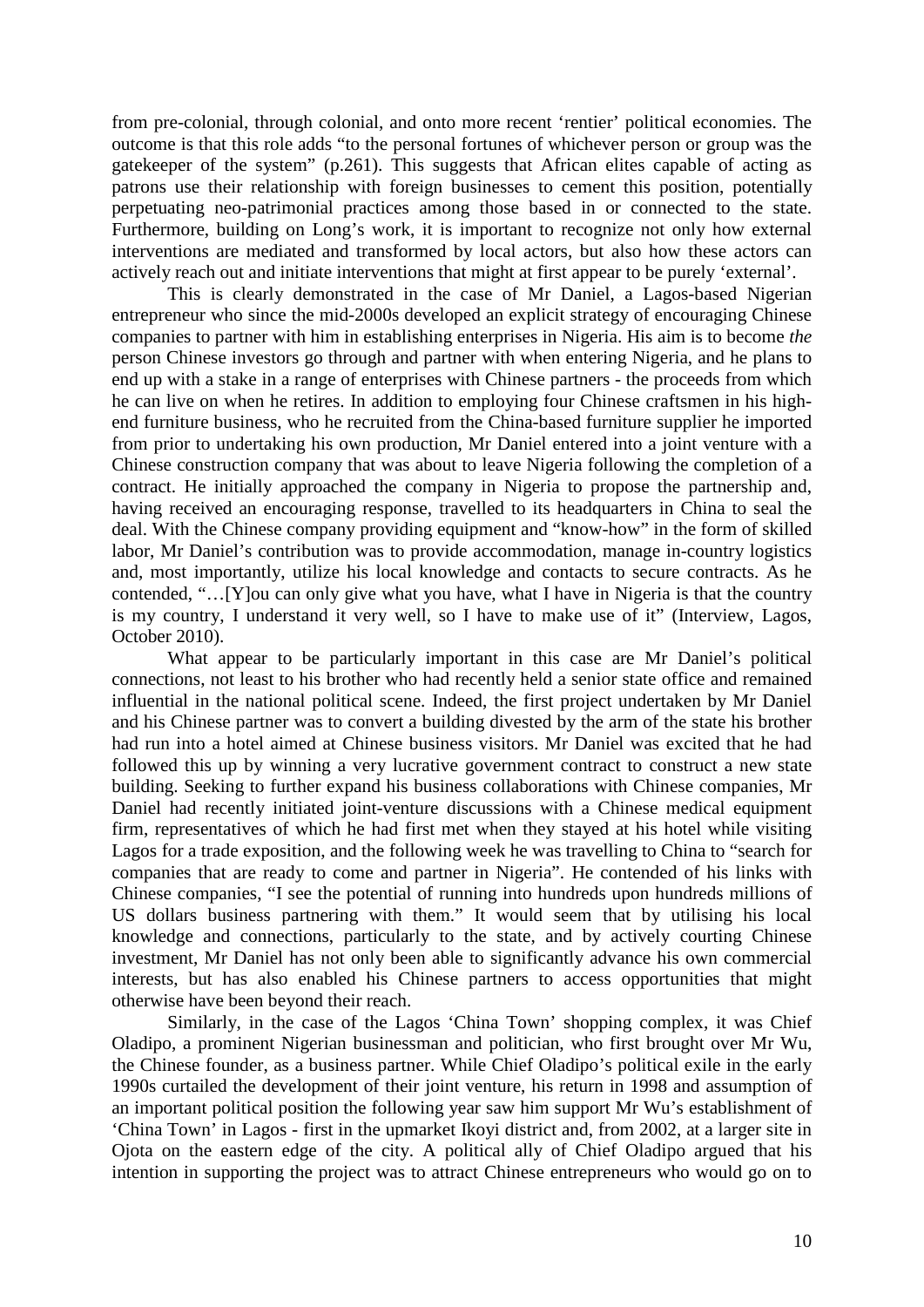establish factories in Lagos, thereby generating local employment and supporting economic development. However, another respondent closely involved with the complex pointed out that it became a useful outlet for close relatives of Chief Oladipo involved in the large-scale importation of Chinese textiles. Whatever Chief Oladipo's intentions, he has seemingly remained a vital supporter of 'China Town,' respondents claiming that it is only with his backing that the complex has been able to remain open in the face of the protests and clampdowns it has attracted. It would again seem that an African patron has been central to the establishment and survival of a notable Chinese enterprise.

#### **Conclusion**

In terms of the on-going effects of these complex engagements, Chinese businesses do not radically alter pre-existing networks or practices of patronage in Africa. Indeed, they often reinforce the pervasiveness of patron-client relations and wider practices of neo-patrimonial governance. While there are some spin-offs for smaller-scale entrepreneurs and skills gains for rising professionals (see Mohan and Lampert 2013), it is often about African elites cementing their positions, not just in relation to the narrow confines of state power, but also in the wider realm of economic enterprise: this, in turn, has thrown up forms of African 'resistance.' This resistance is not explicitly 'anti-Chinese,' but rather moves beyond the cynical xenophobia of some responses to Chinese investments. For example, in 2010 in Nigeria there was a demonstration against the Dangote Group – the largest Nigerian industrial conglomerate headed by (reputedly) the wealthiest Nigerian - and its use of imported Chinese workers. The tenet of the protest was that Nigerian elites were being unpatriotic rather than a complaint against 'the Chinese' *per se*. Such an appeal speaks to the complex intersection of neo-liberal globalisation, state-business relations, patronage, and ethnicity that have been the focus of this chapter.

In seeking to move the analysis of China-Africa relations away from abstract or inter-state levels we focused on social networks and particularly forms of patronage where African agency is key. While African Studies has a history of theorising patronage-based politics, we found that many of these approaches tended to flatten the specificity of embedded social relations. As such, our analysis revealed that networked relations and agency are not uniform but incorporate multiple actors, interests, and processes, which can only be specified empirically. We also showed that social networks are tied to accumulation and the state as much as they are 'cultural'. Too much of the existing China and Africa work is posited on cultural essentialism and/or lapses lazily into arguing that 'the Chinese' are only concerned with profit. While we retained a focus on the materiality of these social relations we also showed that motivations of both African and Chinese actors are multiple and interlinked.

#### **Bibliography**

Alden, C. (2007) *China in Africa*. London: Zed Books.

- Axelsson, L. (2012) *Making Borders: Engaging the Threat of Chinese Textiles in Ghana*, Stockholm, Acta Universitatis Stockholmiensis.
- Baah, A.Y. and Jauch, H. (eds) (2009) *Chinese Investments in Africa: A Labour Perspective*, Windhoek, African Labour Research Network.
- Bach, D. (2012) 'Patrimonialism and neopatrimonialism: comparative receptions and transcriptions', in Bach, D. and Gazibo, M. (eds.) *Neopatrimonialism in Africa and Beyond.* London: Routledge, pp. 25-45.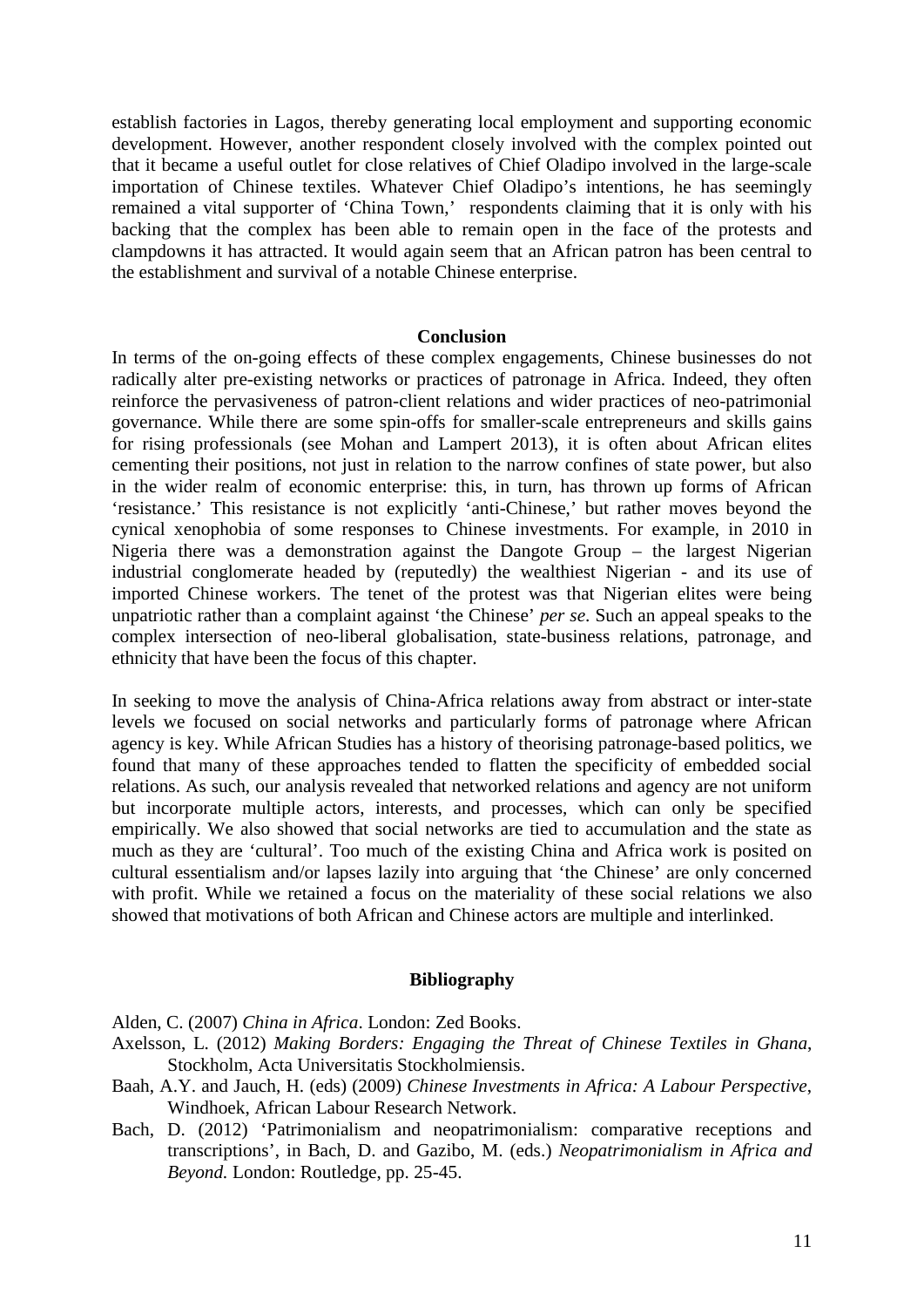Bayart J.F. (1993) *The State in Africa: The Politics of the Belly.* Harlow: Longman.

- Bayart, J. F. (2000) 'Africa in the world: a history of extraversion', *African Affairs*, 99(395): 217-267.
- Bonacich, E. (1973) 'Theory of middleman minorities', *American Sociological Review* 38: 583–394.
- Boone, C. (1994) 'Trade, taxes, and tribute: market liberalizations and the new importers in West Africa', *World Development*, 22(3): 453-467.
- Bratton, M. and Van de Walle, N. (1994) 'Neopatrimonial regimes and political transitions in Africa', *World Politics*, 46(4): 453-489.
- Brautigam, D. (2003) 'Close encounters: Chinese business networks as industrial catalysts in Sub-Saharan Africa', *African Affairs,* vol.102, no. 408, pp. 447-467.
- Brooks, A. (2010) 'Spinning and weaving discontent: labour relations and the production of meaning at Zambia-China Mulungushi textiles', *Journal of Southern African Studies*, vol. 36, no. 1, pp. 113-132.
- Brown, W. (2012) 'A question of agency: Africa in international politics', *Third World Quarterly*, 33(10): 1889-1908.
- Carmody, P and Taylor, I (2010) 'Flexigemony and force in China's geoeconomic strategy in Africa: Sudan and Zambia compared', Geopolitics, 15 (3): 495-515.
- Chabal, P., & Daloz, J. P. (1999) *Africa Works: Disorder as Political Instrument.* London: James Currey.
- Chalfin, B. (2008) 'Cars, the Customs Service and Sumptuary Rule in Contemporary Ghana', *Comparative Studies in Society and History*, 50, 2, 424-453.
- de Bruijn, M., van Dijk, R. and Gewald, J.B (2007) 'Social and historical trajectories of agency in Africa' in Chabal, P., Engel, U., and de Haan, L. (eds.), *African Alternatives*. Leiden: Brill, pp. 9–20.
- Dobler, G. (2008) 'Solidarity, xenophobia and the regulation of Chinese businesses in Namibia', in Alden, C., Large, D. and de Oliveira, R. S. (eds), *China Returns to Africa: A Rising Power and a Continent Embrace,* London, Hurst, pp. 237-255.
- Dobler, G., 2009, 'Chinese shops and the formation of a Chinese expatriate community in Namibia', *The China Quarterly*, vol. 199, pp. 707–727.
- Eisenstadt, S. N., and Roniger, L. (1980) 'Patron—client relations as a model of structuring social exchange', Comparative Studies in Society and History, 22(1): 42-77.
- Ellis, R. (2011) 'The politics of the middle: re-centring class in the postcolonial', *ACME*, vol. 10, no.1, pp. 69-81.
- Erdmann, G. and Engel, U. (2007) 'Neopatrimonialism reconsidered: critical review and elaboration of an elusive concept', Commonwealth and Comparative Politics, 45:1, 95-119
- Escobar, A. (2001) 'Culture sits in places: reflections on globalism and subaltern strategies of localization', Political Geography, 20, 139-174.
- Giese, K and Thiel, A. (2012) 'The vulnerable other distorted equity in Chinese Ghanaian employment relations', *Ethnic and Racial Studies*, DOI: 10.1080/01419870.2012.681676
- Giese, K. (2013) 'Same-same but different: Chinese traders' perspectives on African Labor', *China Journal*, vol. 69, pp. 134-153.
- Greenhalgh, S. (1994) 'De-orientalizing the Chinese family firm', *American Ethnologist*, vol. 21, no. 4, pp. 742-771.
- Gu, J. (2009) 'China's private enterprises in Africa and the implications for African development', *European Journal of Development Research*, 21(4): 570-587.
- Haglund, D. (2008). 'Regulating FDI in weak African states: a case study of Chinese copper mining in Zambia', *Journal of Modern African Studies*, vol. 46, no. 4, pp. 5487–5575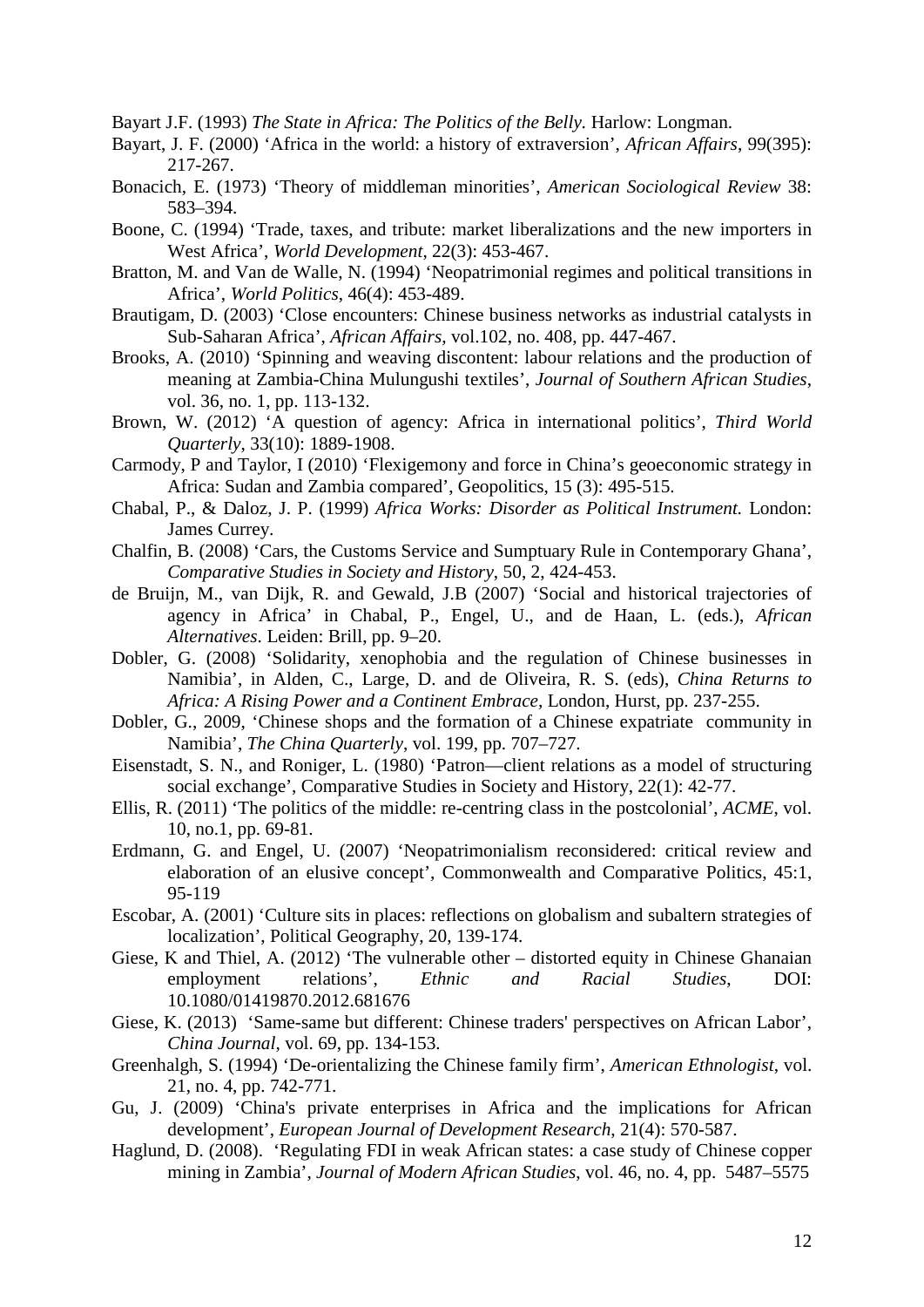Haglund, D. (2009) 'In It for the long term? Governance and learning among Chinese investors in Zambia's copper sector', *The China Quarterly,* vol. 199, pp. 627-646.

- Hagmann, T. and Péclard, D. (2010) 'Negotiating statehood: dynamics of power and domination in Africa', *Development and Change* 41(4): 539–562.
- Hart, G. (1996) 'Global connections: the rise and fall of Taiwanese production network on the South African periphery', Working Paper No.6, *University of California*, California, Institute of International Studies.
- Hibou, B. (1999) 'The "Social Capital" of the State as an Agent of Deception', in Bayart, J., S. Ellis and B. Hibou (eds) *The Criminalization of the State in Africa*, James Currey, Oxford, 69-113.
- Hicken, A. (2011) 'Clientelism', *Annual Review of Political Science*, 14: 289-310.
- Holslag, J. (2011)'"China and the coups: coping with political instability in Africa', *African Affairs*, vol. 110, no. 440, pp. 367-386.
- Hyden, G. (1983) *No Shortcuts to Progress: African Development Management in Perspective*, Heinemann, London.
- Jessop, B. (1990) *State Theory: Putting Capitalist States in their Place*. (Cambridge, Polity Press)
- Joseph, R. (1987) *Democracy and Prebendal Politics in Nigeria: The Rise and Fall of the Second Republic*. Cambridge: Cambridge University Press.
- Large, D. (2009) 'China's Sudan engagement: changing northern and southern political trajectories in peace and war', *The China Quarterly*, vol. 199, pp. 610-626.
- Lee, C. (2009) 'Raw encounters: Chinese managers, African workers and the politics of casualization in Africa's Chinese enclaves', The China Quarterly, vol. 199, pp. 647- 666.
- Lee, M. (2007) 'Uganda and China: unleashing the power of the dragon', in Melber, H. (ed) China in Africa, Uppsala, Nordiska Afrikainstitutet.
- Leys, C (1996) *The Rise and Fall of Development Theory, EAEP* (London, Indiana University Press and James Currey).
- Long, N. (2000) 'Exploring local/global transformations: A view from anthropology', in Arce, A. and Long, N. (eds.) Anthropology, Development and Modernities: Exploring discourses, counter-tendencies and violence. Routledge: London, pp:184-201.
- Long, N. and van der Ploeg, J. D. (1994) 'Heterogeneity, actor and structure: towards a reconstitution of the concept of structure', in Booth, D. (ed.) *Rethinking Social Development: Theory, Research and Practice.* London: Longman, pp. 62-89.
- Long, N. and Villarreal, M. (1993) 'Exploring development interfaces: From the transfer of knowledge to the transformation of meaning', in Schuurman, F. J. (ed.). *Beyond the Impasse: New Directions in Development Theory*. London: Zed books, pp. 140-168.
- McNamee, T. with Mills, G., Manoeli, S., Mulaudzi, M., Doran, S. and Chen, E. (2012) 'Africa in their words - a Study of Chinese traders in South Africa, Lesotho, *Botswana, Zambia and Angola', The Brenthurst Foundation Discussion Paper*, Lesotho, March 2012.
- Meagher, K. (2010) *Identity economics: social networks and the informal economy in Nigeria*. Suffolk: James Currey.
- Meagher, K. (2012) 'Weber meets Godzilla: social networks and the spirit of capitalism in East Asia and Africa', *Review of African Political Economy* vol. 39, no. 132, pp.261- 278.
- Médard, J. F. (1982) 'The underdeveloped state in tropical Africa: Political clientelism or neo-patrimonialism' in Clapham, C. (ed.) *Private Patronage and Public Power: Political Clientelism in the Modern State*. London: Frances Pinter, pp. 162-192.
- Mohan, G. and Lampert, B. (2013) ['Negotiating China: Reinserting African agency into](http://oro.open.ac.uk/34522/)  [China-Africa relations'](http://oro.open.ac.uk/34522/), *African Affairs,* vol. 112, no. 446, p 92-110.